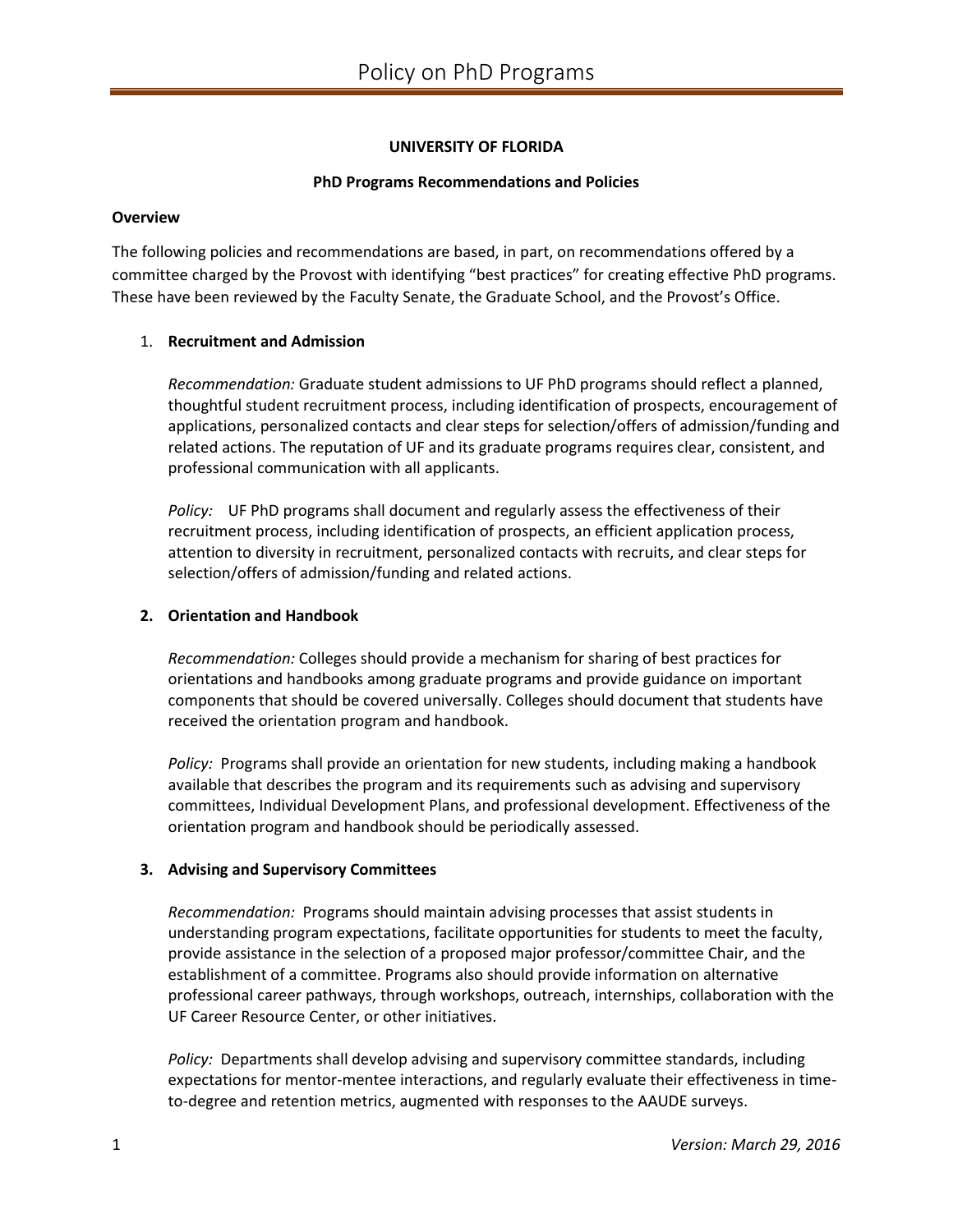*Policy:* Colleges and departments should document provision of information about and connections to alternative career pathways for PhD graduates.

## **4. Individual Development Plans**

*Recommendation:* The Graduate School should convene a working group of representatives from across campus to develop a universal UF IDP template. Excellent examples are available at other institutions, but the UF plan should be developed by and for UF graduate programs. The recommended features of an IDP program include (a) initiation by the student with participation by the advisor or mentor, (b) annual reevaluation by the student and advisor or mentor to reflect accomplishments and new goals, (c) monitoring methods for programs, (d) integration with GIMS and (e) advisor oversight to ensure minimal time burden on deans, chairs, graduate coordinators, staff, and students.

*Policy:* Departments shall create, implement, and monitor Individual Development Plans for degree completion and professional development experiences relevant to effective doctoral education in the particular field and preparation for employment, including a timeline for completion of these requirements and experiences.

## **5. Monitoring Progress**

*Recommendation:* A minimum of two formal advisor-student meetings per year should be documented in the progress summaries. After candidacy, one meeting with the supervisory committee should occur annually if possible.

*Policy:* Departments shall actively monitor each student's progress toward degree completion. Progress summaries should be prepared and submitted annually for each student to the department Graduate Program Administrator. Any issues identified should be addressed.

## **6. Professional Development**

*Recommendation:* Colleges should work in concert with the Graduate School to provide professional development experiences. The Graduate School can provide a list of professional development workshops and other activities offered. The Career Resource Center is a valuable resource to support professional development.

*Policy:* Departments shall document that each student has had opportunities to obtain teaching, professional development, and research experiences as appropriate to each student's Individual Development Plan.

# **7. Postgraduate Contact Information**

*Recommendation:* Placement and career progress data are frequently requested by federal funding and accreditation agencies. Assistance from UF Alumni Affairs is critical for obtaining the most accurate information possible.